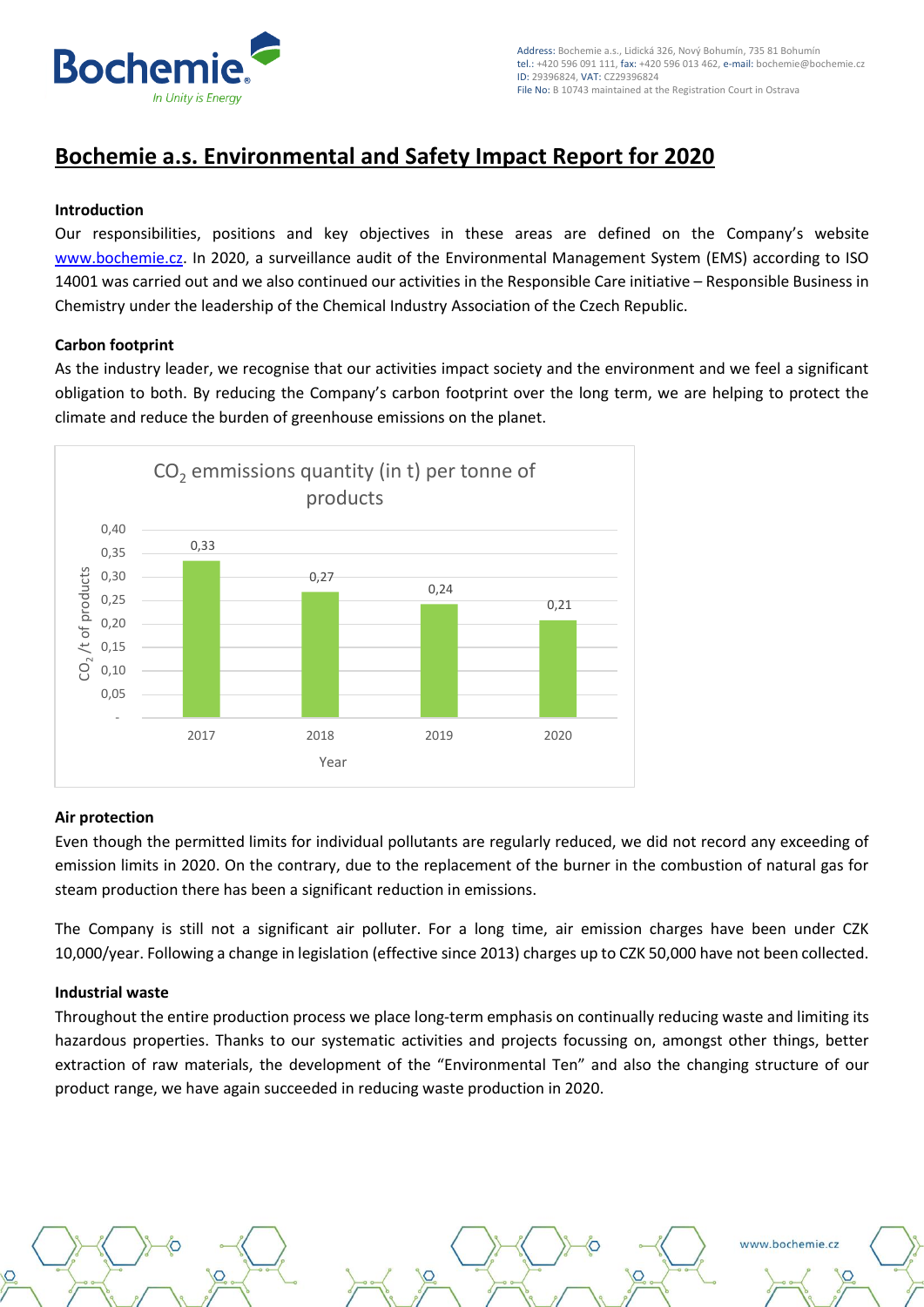



We also use various waste materials as resources for further production, thus saving natural resources. An example is waste from zinc smelters and pickling plants (zinc ash, acid pickling solutions), which we process into the required form for subsequent use in the production of zinc chloride.

# **Water protection**

Water management is an important part of sustainable development. Through effective changes in the production process the Company is able to gradually reduce water consumption per unit of production.



#### **Health and safety at work**

We value our employees who are the main reason for the Company's success, and we create a working environment for them that they feel good in. We are constantly improving process safety in production, for which we have detailed safety documentation. We also regularly undergo inspections by state authorities. However, we put the greatest emphasis on prevention.



www.bochemie.cz